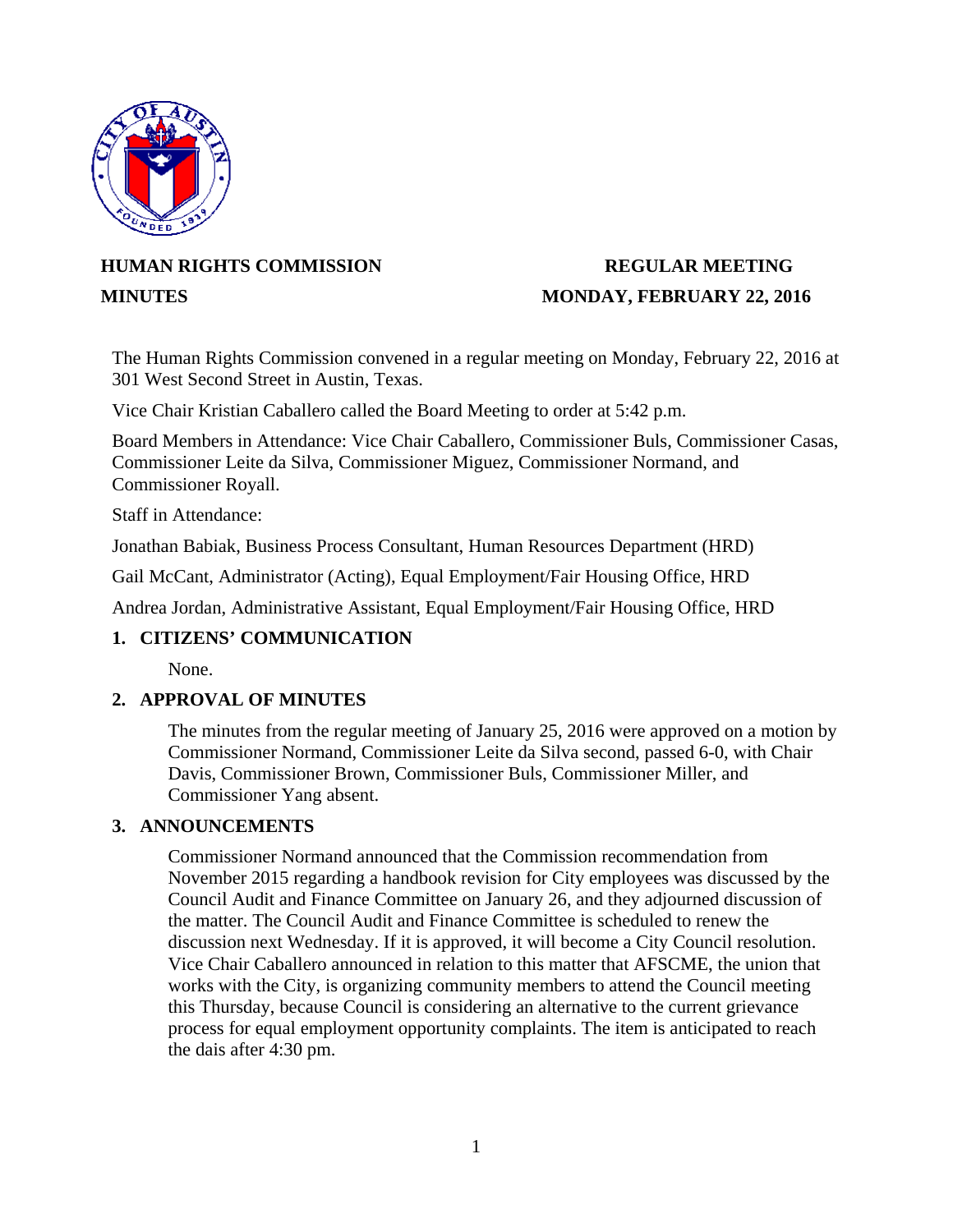Commissioner Normand announced that the draft of revisions to Ordinance Section 5-2 regarding public accommodations and prohibited retaliation is in process in the Law Department and should be ready next month.

Commissioner Normand announced that no action had been taken by Council regarding the recommendation relating to Syrian refugees. Commissioner Normand stated that the Asian American Quality of Life Commission learned of the recommendation and decided that they wanted to sponsor their own recommendation with similar wording. They met on February 16 to discuss the matter. They will return to the matter on March 15 to consider sending a recommendation to Council.

### **4. OLD BUSINESS**

a. Discussion and possible action regarding improvements to the Commission's electronic communication capabilities in compliance with open meetings requirements. (Normand/Caballero)

The Commission discussed this item.

The Commission voted to create a working group to consult with staff from the Communications and Public Information Office, draft recommendations, and report to the Commission on this subject. Motion by Commissioner Normand, second by Vice Chair Caballero, passed 7-0; Chair Davis, Commissioner Brown, Commissioner Miller, and Commissioner Yang absent. The working group consists of Vice Chair Caballero, Commissioner Miguez, and Commissioner Normand.

The Commission voted to authorize the liaison to post to the Human Rights Commission Facebook page. Commissioner Buls motion, Commissioner Royall second, passed 7-0; Chair Davis, Commissioner Brown, Commissioner Miller, and Commissioner Yang absent.

b. Presentation, discussion, and possible action on recommendations made by the Human Rights Commission's Working Group on Gentrification and Historic Preservation. (Caballero/Davis)

The Commission discussed this item. The Commission reviewed and discussed draft recommendations distributed by Vice Chair Caballero. Dr. Fred McGhee addressed the Commission.

Vice Chair Caballero made a motion to conduct a Special Called Meeting for a Public Forum and then have the Working Group reconvene to finalize a final draft of recommendations; second by Commissioner Leite da Silva. Commissioner Royall offered a friendly amendment to have the Working Group discuss how the Special Called Meeting/Public Forum will unfold. The Commission discussed the motion. Vice Chair Caballero withdrew the motion without a vote by the Commission.

The Commission continued to discuss this item.

The Commission voted to hold a Special Called Meeting for a Public Forum where the Working Group that has made recommendations regarding Gentrification and Historic Preservation will create a final draft that is supported by sources; create an agenda for the Special Meeting that organizes a time for public speaking and a time for the Commission to deliberate feedback from the community; and to take possible action on the final drafts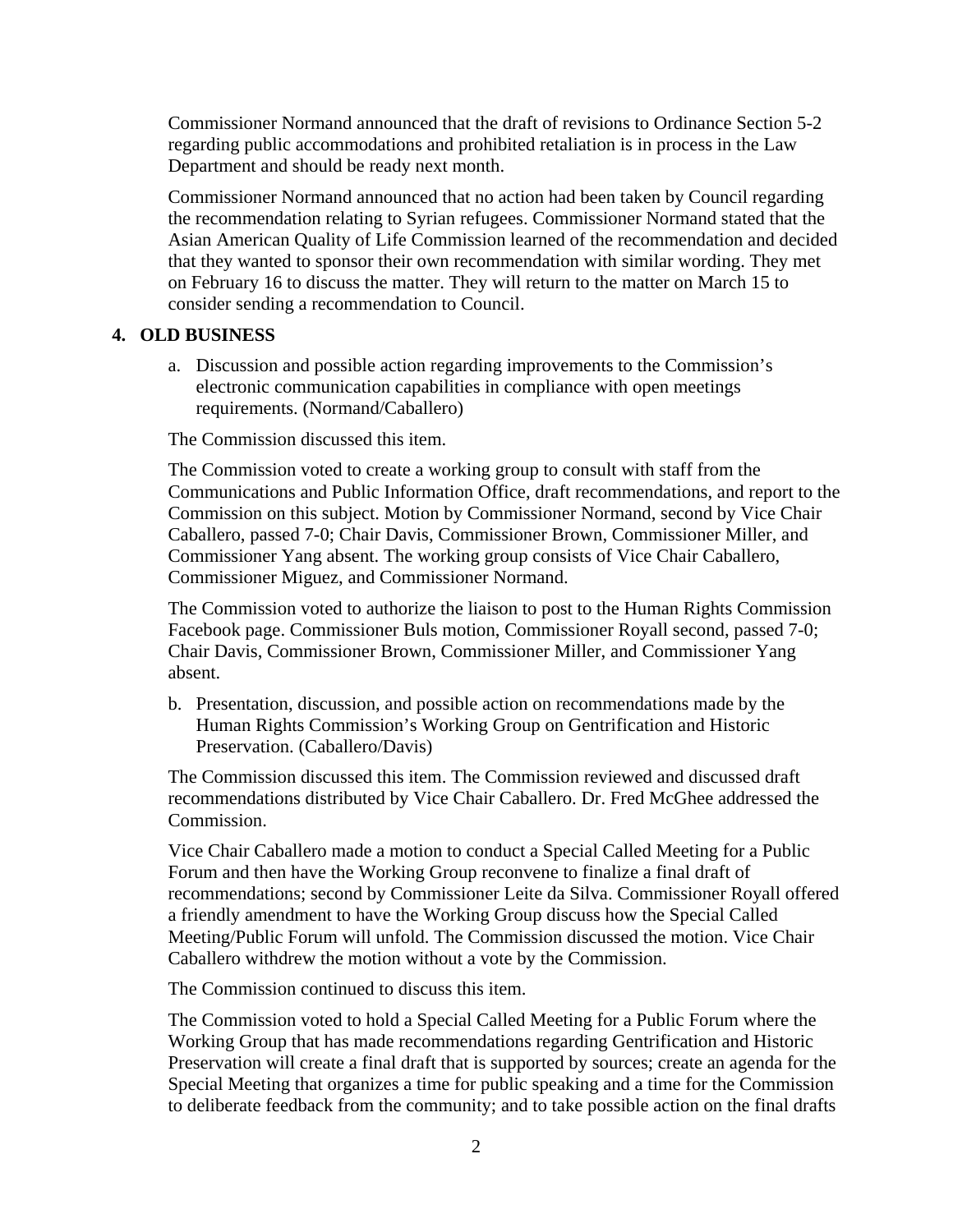of the recommendations made. Vice Chair Caballero motion, Commissioner Leite da Silva second, passed 7-0; Chair Davis, Commissioner Brown, Commissioner Miller, and Commissioner Yang absent.

c. Discussion and possible action on recommendation for City Council to authorize/direct meeting(s) to discuss potential for cooperation between the Equal Employment/Fair Housing Office of the City of Austin and the Clinical Program of the University of Texas School of Law. (Normand/Miguez)

The Commission discussed this item and voted to adopt a recommendation to Council to pass a resolution directing the City Manager to undertake stakeholder meetings to assess the feasibility of a clinical program with the University of Texas School of Law to represent persons complaining of discrimination before the City's Equal Employment/Fair Housing Office and report findings to the Human Rights Commission. Commissioner Buls motion, Vice Chair Caballero second, passed 7-0; Chair Davis, Commissioner Brown, Commissioner Miller, and Commissioner Yang absent.

d. Discussion and possible action regarding the Austin Police Department response to a jaywalker incident and the September 19, 2015 Black Lives Matter march. (Leite da Silva/Davis)

The Commission discussed this item. The Commission took no action on this item.

# **5. NEW BUSINESS**

a. Discussion and possible action regarding discrimination in the delivery of healthcare services to the transgender community and reports of denial of access to services by local hospitals based on gender identity. (Buls/Davis)

The Commission discussed this item. The Commission took no action on this item.

b. Discussion and possible action on a request for Equal Employment/Fair Housing Office data reporting during staff briefing portion of the March 2016 Commission meeting. (Normand/Miguez)

Commissioner Normand distributed materials to the Commission on this item. The Commission discussed this item.

The Commission voted to submit a list of questions to the Administrator of the Equal Employment/Fair Housing Office for a response at the earliest convenience of the Administrator. Commissioner Buls motion, Vice Chair Caballero second, passed 7-0; Chair Davis, Commissioner Brown, Commissioner Miller, and Commissioner Yang absent.

# **6. STATUS OF GOALS AND OBJECTIVES**

The Commission discussed the following goals and objectives for 2015-2016:

- i. Disparate Access
- ii. Continued Engagement with the Austin Police Department
- iii. Best Practices
- iv. Community Engagement